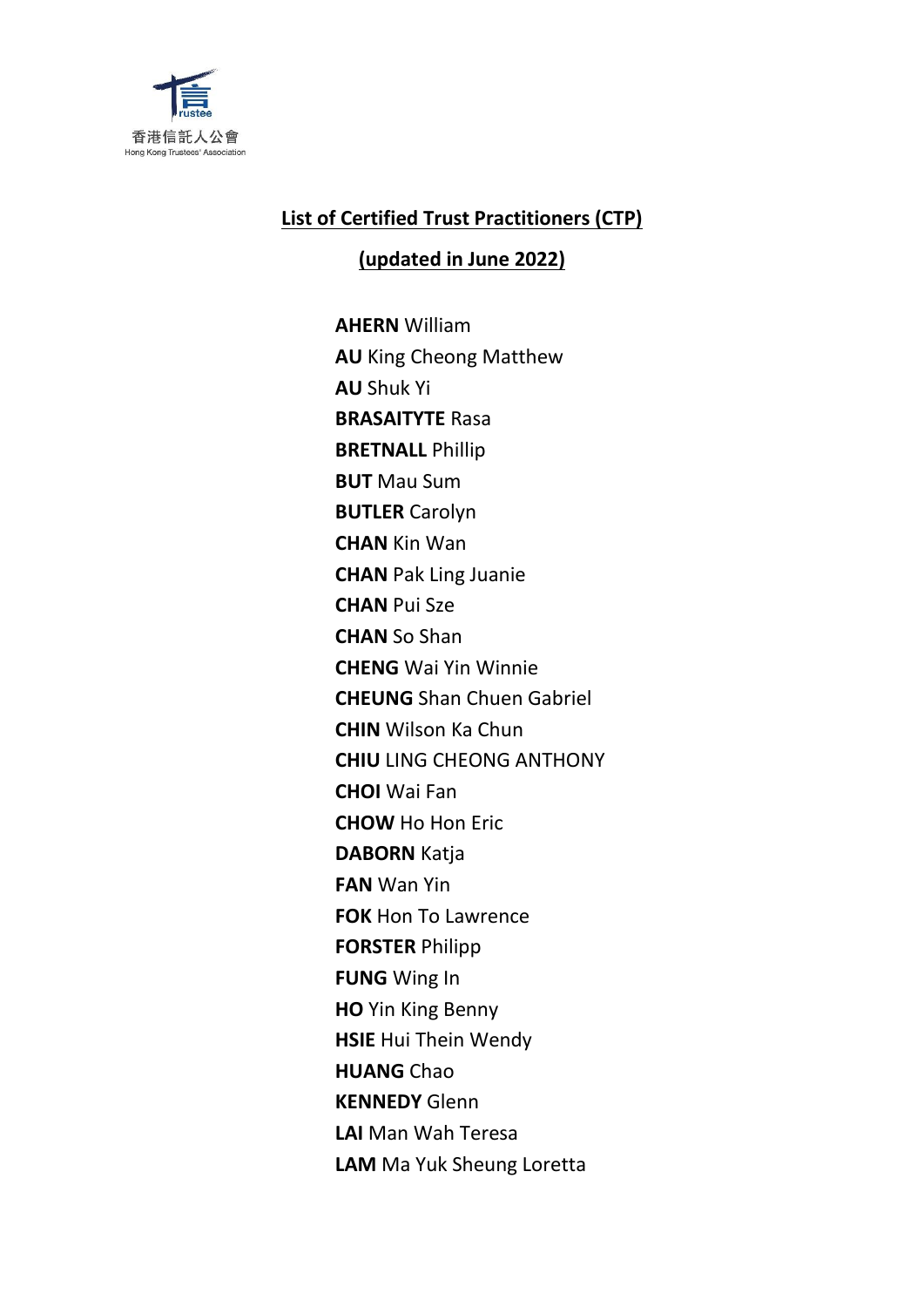

**LAU** Ka Shi **LAU** Vui Cheong **LAW** Lai Wah Andrew **LEA** Mark **LEE** Ming Gin **LEUNG** Lap Tak **LEUNG** Lik Sang Larry **LEUNG** Pik Oi **LI** Michelle Tsui Lai **LIU** Chee Yong **LO** Kai Fung Calvin **LOO** Yim Sheung Louisa **LU** Mei Fai **MAN** Wing Yee Sophia **MAN** Ying Chuen **PANG** Lai Kwan **PANG** Shuen Wai Nichols **PUN** Wung Chi Gilbert **SHEK** Jacqueline **SHUE** Michael Raymond **SIEH** Shing Chun **SIN** Hey Yu **TANG** Rosetta Lang **TIN** Ho Ting **TO** Ka Yu **TSANG** Michelle Pui Man **TSANG** Siu Wah Rachel **TSOI** Hing Wai McKinny **Wan** Tsz Tin **WANG** Yuan Yuan **WONG** Hing Ting James **WONG** Man Yee **WONG** Wai Chiu Daniel